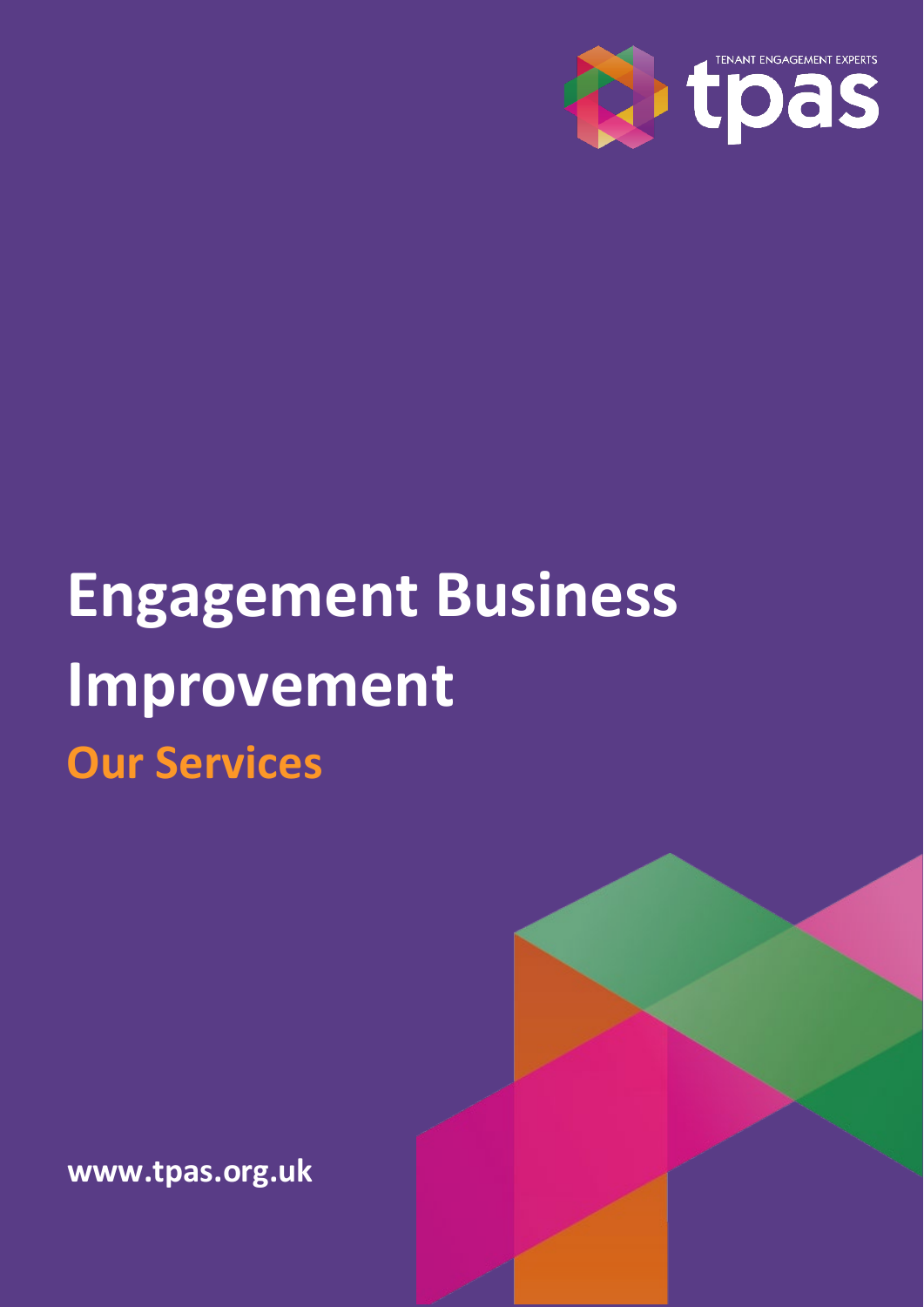# **Tpas Business Improvement Packages**

**At Tpas we have a range of services to help you and your organisation evidence your own commitment to engagement excellence. We have a pathway that helps you move at a pace that suits you, your circumstances and your tenants.**



**The foundation is built on the themes of the Tpas National Engagement Standards:**

**This is where the journey will start.**

**All members are encouraged to carry out their own** *Self-Assessment* **against the Standards.**

**The next stage would be for you to either have your assessment tested by us through a**  *Smart Review* **or move forward for Accreditation.** 

**Accreditation is an in-depth assessment against all 7 Tpas National Engagement Standards themes.**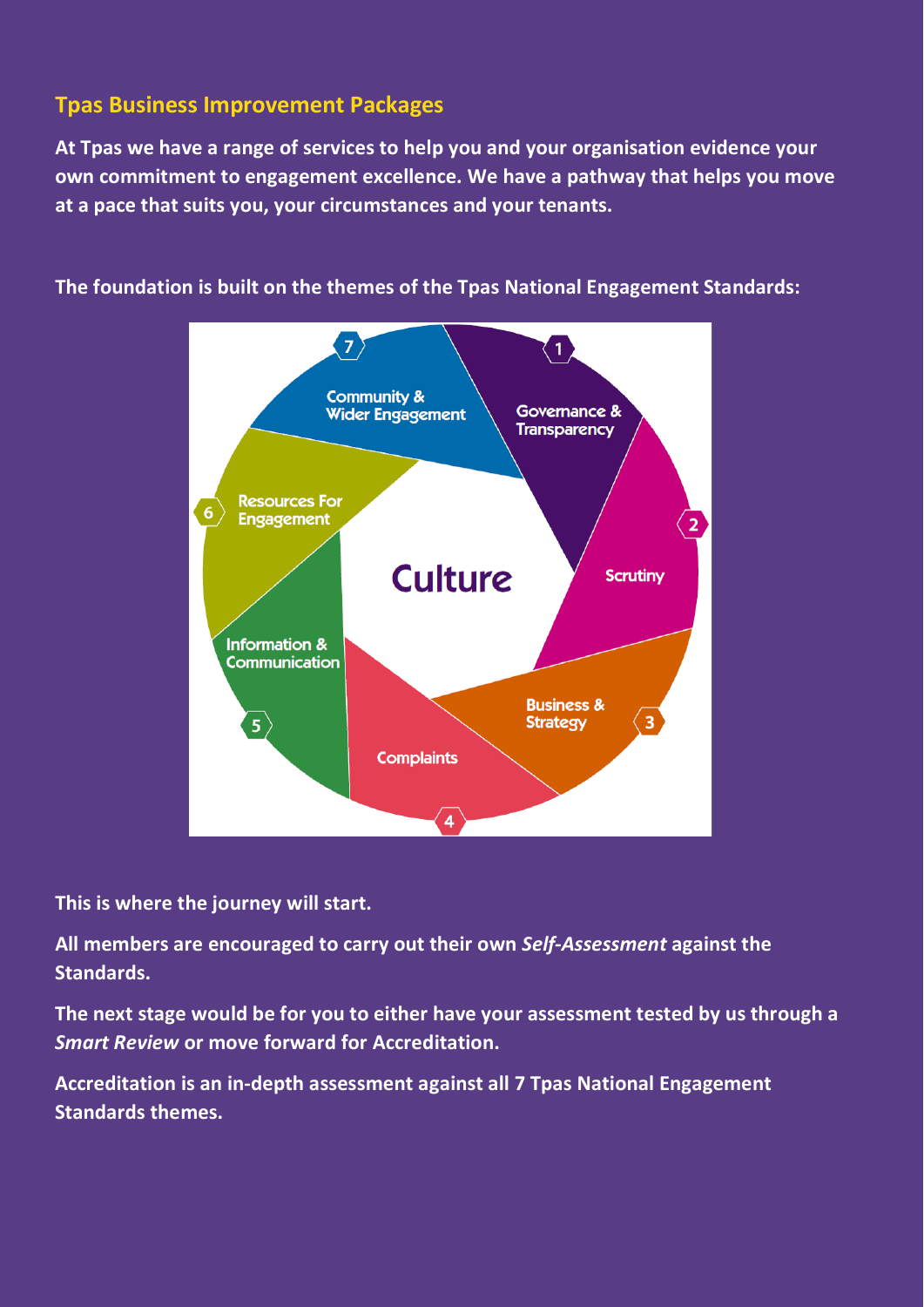

# **SELF-ASSESSMENT** FREE TO MEMBERS

**All Tpas members have access to this free of charge as part of their membership. It asks you as an organisation to assess yourself against each of the Tpas Standards and decide whether you can confidently demonstrate that you can meet them. We would hope that landlord organisations, your tenants and other key stakeholders would carry out this assessment together. This is a vital stage of developing a sound understanding of the current organisational situation, current areas of strength and also where improvements might be made.**

> **SMART REVIEW** £2,500 + VAT

**The SMART Review takes the Self-Assessment to the next level. It asks you as an organisation to assess yourself against each of the Tpas Standards and decide whether you can confidently demonstrate that you can meet them. Each desktop assessment is followed up with reality checking by us.**

**We will provide an assessment on how your organisation meets the standards and an improvement plan if there are areas where the standards have not been met.** 

> **ACCREDITATION** FROM £3,500 + VAT

**This is for those organisations that may be further down their engagement journey and believe that they have processes in place that can demonstrate they meet the full standards.**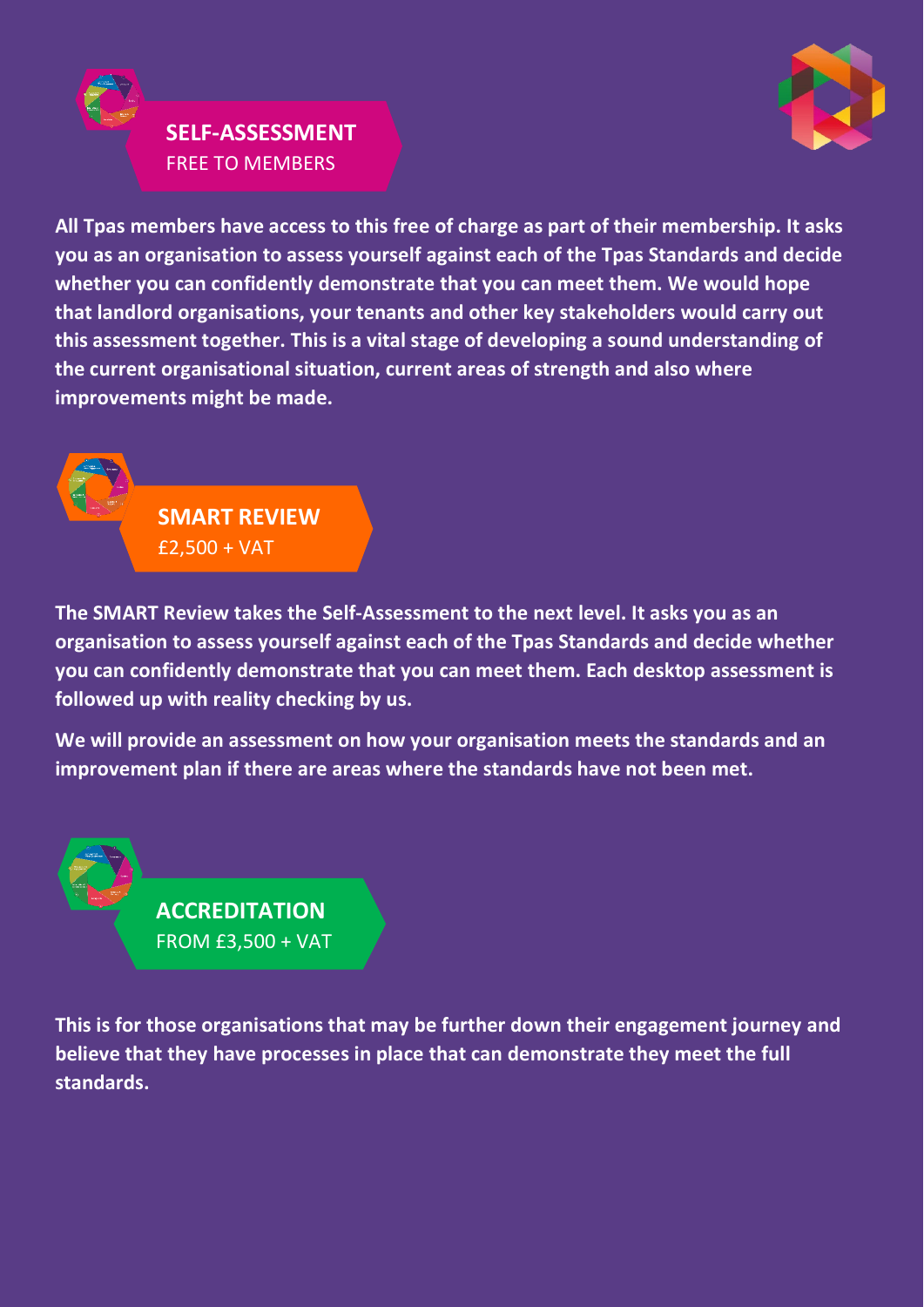**The journey each organisation takes is completely in their hands and will be supported with advice from your Tpas Assessor.** 



**Our main focus is to raise engagement standards across the social housing sector. We encourage organisations to determine their own path to excellence and with the services we have on offer, we believe there is something for everyone.** 

**Our Consultancy Managers are on hand to chat through the accreditation process to make sure each organisation has independent advice and a clear route to achieve all they are looking for.**

**Once Tpas Landlord Accreditation is achieved, an organisation is accredited for 3 years.** 

**If the organisation does not meet the criteria for accreditation, your organisation will receive** *Recommendations and an Improvement Plan* **for each standard that isn't met. Reviews of the parts not met will be carried out within 12 months. Where the organisation subsequently meets all the remaining Standards, they will gain full Accreditation, which will last for the remaining two years.** 

**Ready to take the next step? Contact us on [info@tpas.org.uk](mailto:info@tpas.org.uk) or 0161 868 3500**